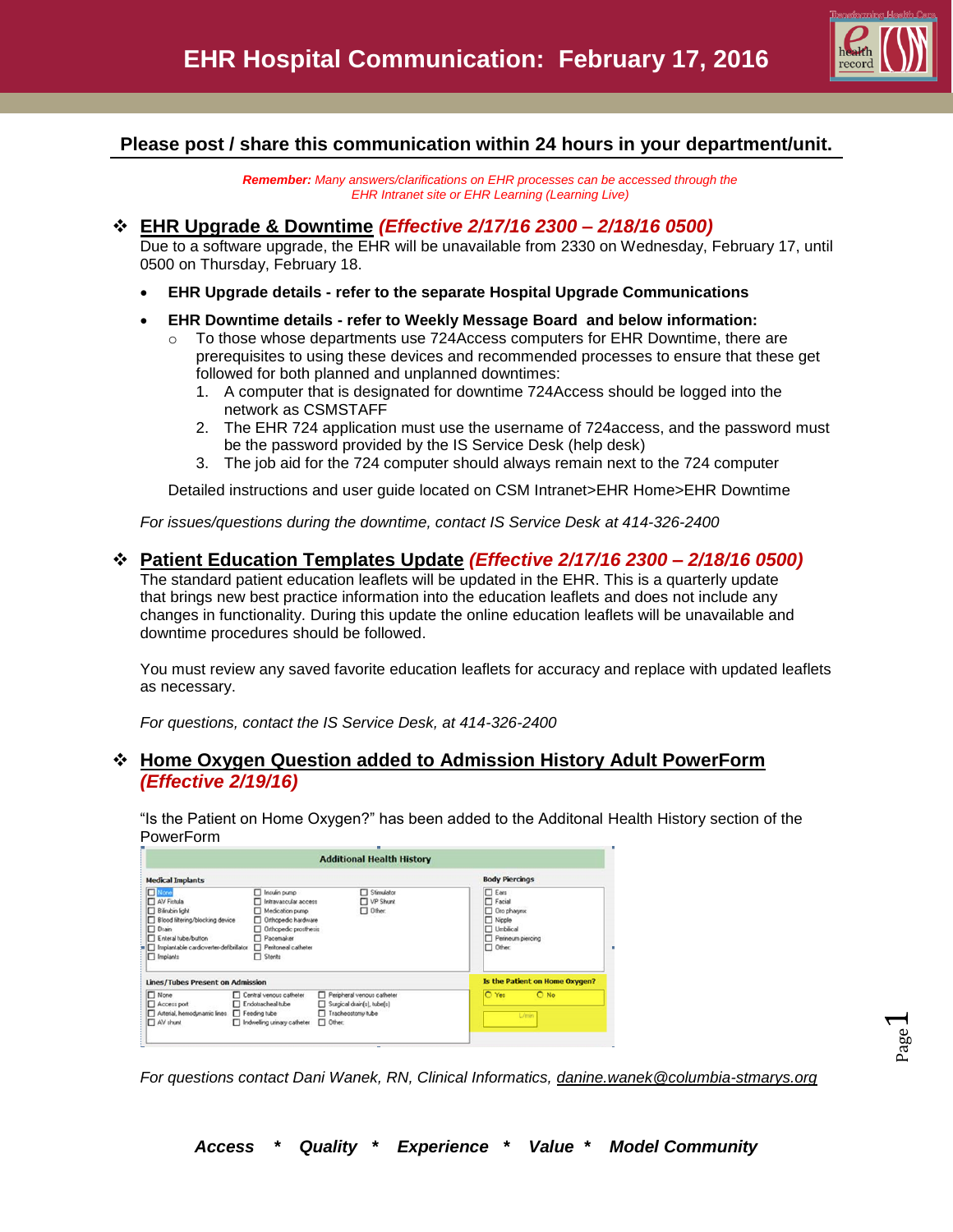

# **IMPORTANT CHANGE: Palliative Care NIH Study PowerForm fields now REQUIRED** *(Effective Now)*

The 5 questions on the form were originally NOT required. We received information on 2/8/16 from the NIH collaboration group telling CSM the form WILL BE required. ALL questions have to be answered in order for the patient to be eligible for the study. Making all questions required will satisfy this requirement of the study.

If you start the form, but don't answer all 5 questions, you will not be able to sign it. You will get the alert below. Click **OK**. You need to finish answering all the questions & then sign OR click the X in the right corner to dismiss the form and any documentation until you are able to answer all 5 questions completely. You will no longer be able to partially complete it and go to Form Browser to modify.

| $\blacksquare \; \blacksquare \; \blacksquare \; \blacksquare \; \blacksquare \; \blacksquare \; \blacksquare \; \blacksquare \; \blacksquare \; \blacksquare \; \blacksquare \; \blacksquare \; \blacksquare \; \blacksquare \; \blacksquare \; \blacksquare \; \blacksquare \; \blacksquare \; \blacksquare \; \blacksquare \; \blacksquare \; \blacksquare \; \blacksquare \; \blacksquare$ |                                                                                                                                                                                                                                                                                                                                                                                                                                                                                                        |                                                                                                                              |  |
|------------------------------------------------------------------------------------------------------------------------------------------------------------------------------------------------------------------------------------------------------------------------------------------------------------------------------------------------------------------------------------------------|--------------------------------------------------------------------------------------------------------------------------------------------------------------------------------------------------------------------------------------------------------------------------------------------------------------------------------------------------------------------------------------------------------------------------------------------------------------------------------------------------------|------------------------------------------------------------------------------------------------------------------------------|--|
| *Performed on:<br>$\Rightarrow$ CST<br>$\div$ $\bullet$ 0941<br>02/08/2016                                                                                                                                                                                                                                                                                                                     |                                                                                                                                                                                                                                                                                                                                                                                                                                                                                                        | By: Testing1 OE BC, OE BC                                                                                                    |  |
| <b>*</b> Palliative Care NII                                                                                                                                                                                                                                                                                                                                                                   | <b>Palliative Care NIH Study</b>                                                                                                                                                                                                                                                                                                                                                                                                                                                                       |                                                                                                                              |  |
| Does the patient use<br>oxygen at home?<br>$O$ Yes<br>$\bigcap$ No                                                                                                                                                                                                                                                                                                                             | Has the patient been admitted 2 or more<br>times to any hospital in the last 12 months?<br>$\circ$ Yes<br>lO.<br>No                                                                                                                                                                                                                                                                                                                                                                                    | Did the patient have jejunostomy or gastrostomy<br>(PEJ,PEG) feeding tube at the time of admission?<br>O Yes<br>$\bigcap$ No |  |
| <b>O</b> Unable to obtain<br>Was the patient admitted from<br>a long term care facility?<br>$\bullet$ Yes<br>$\bigcap$ No                                                                                                                                                                                                                                                                      | O Unable to obtain<br><b>Charting Warning</b><br>Some required fields for this form have not been completed. The<br>required fields that need to be addressed before signing the form<br>are included in the "Palliative Care NIH Study" section.<br>Pt Has Jeiunostomy/Gastrostomy On Admit<br>Pt Admitted on Dialysis Treatment<br>There may be other required fields in other sections that also<br>need to be addressed. Either review the form for those fields, or<br>click the Sign icon again. | $\mathbb{R}$                                                                                                                 |  |
|                                                                                                                                                                                                                                                                                                                                                                                                |                                                                                                                                                                                                                                                                                                                                                                                                                                                                                                        | OK                                                                                                                           |  |

**REMINDER:** If you see the NIH Palliative **Documentation Required** alert "pop up", click **Document**  to be taken to the Palliative Care NIH Study PowerForm. If you are unable to complete, click **Overide**. When able return to the form and complete, the form is located in AdHoc, called Palliative Care NIH Study.

|                                     | cern: Open Chart - ztest, nihpc55 (1 of 1)                                                                                                                                                                                |                               | <b>NEW</b>     |
|-------------------------------------|---------------------------------------------------------------------------------------------------------------------------------------------------------------------------------------------------------------------------|-------------------------------|----------------|
| erner                               |                                                                                                                                                                                                                           | <b>Documentation Required</b> |                |
|                                     | Documentation of Home Oxygen Use, Prior Admission History, Dialysis Treatment, Long Term Care Admission<br>Source, and Surgical Feeding Tubes is Required for patients over 45 years of age with the following condition: |                               |                |
| End stage renal disease on dialysis |                                                                                                                                                                                                                           |                               |                |
|                                     | Please document the required results by clicking the DOCUMENT button.                                                                                                                                                     |                               |                |
|                                     | Only select the Override button if you must provide emergent medical care. This alert will continue until the<br>equired documentation is completed on the Palliative Care NIH Study Form.                                |                               |                |
|                                     |                                                                                                                                                                                                                           |                               |                |
|                                     |                                                                                                                                                                                                                           |                               |                |
|                                     |                                                                                                                                                                                                                           |                               |                |
|                                     |                                                                                                                                                                                                                           |                               |                |
| <b>Document</b>                     |                                                                                                                                                                                                                           |                               | <b>Qvenide</b> |

**NOTE:** If charting is not completed on the form upon initial notification, the pop-up will continue every time the chart is opened (after at least 5 minutes in between openings)until the data is charted on or until after admission Day 1at 1500.

*For questions, contact Dani Wanek, RN, Clinical Informatics, at [danine.wanek@columbia-stmarys.org](mailto:danine.wanek@columbia-stmarys.org)*

### **Flurazepam Level no longer available** *(Effective after 2/18/16)*

Flurazepam will no longer be available as an option to order. Typically, the order used for this type of drug testing is "Benzodiazepines Quant Urine".

*For questions, contact the CSM Laboratory*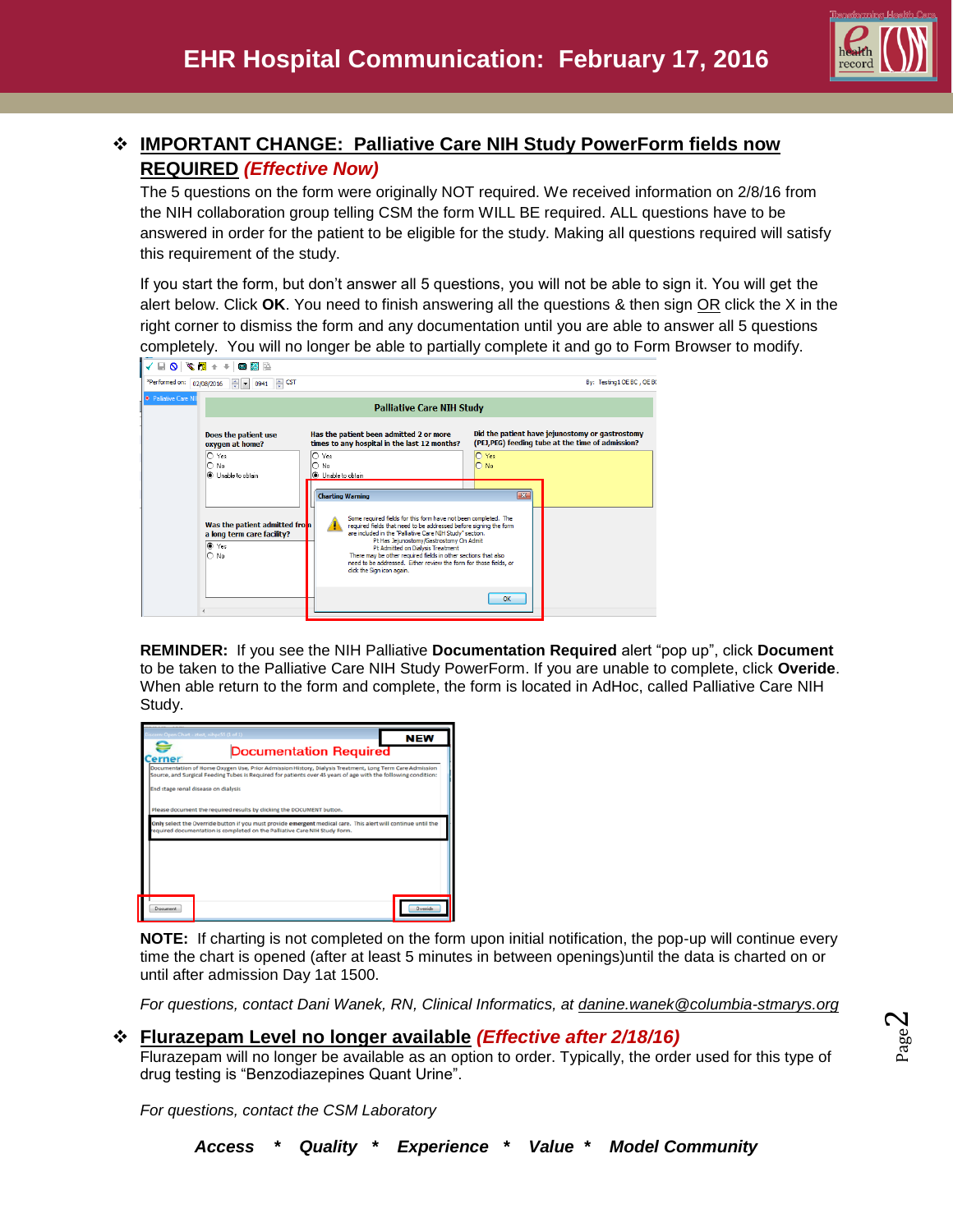

### **Creatine Kinase Reflex Test Order will be Removed** *(Effective 2/22/16)*

- Due to recommendations from the Chest Pain Accreditation agency to use only the Troponin test for diagnosis of Cardiac patients, the CK Reflex test is no longer needed.
- The order will be inactivated and removed form the lab test menu

*For questions contact Laura Schnell in CSM Laboratory*

### **Changes to Personal Risk Factors for Stroke Section** *(Effective 2/22/16)*

Documentation that a patient was provided education of his/her Personal Risk Factors for Stroke is one component of the Stroke Quality Measure. CSM has had fallouts due to Personal Risk Factors for Stroke not being documented.

Changes will be made in the following PowerForms to facilitate documentation of patient's Personal Risk Factors for Stroke:

- The **Stroke/VTE Education** section of the **Multidisciplinary D/C Plan/Summary**
- The **Education** section of the **Quality Measure: Stroke Education**

The changes include:

- 1) The **Did the Written Instructions Given to the Patient /Caregiver Address Risk Factors for Stroke?** question will be placed directly above the **Personal Risk Factors for Stroke** section.
- 2) Reference text will be added to instruct the nurse to complete the **Personal Risk Factors for Stroke.**
- 3) When **Yes** is chosen, the Personal Risk Factors for Stroke section will become available for documentation
- 4) In the Personal Risk Factors for Stroke section:
	- a) **History of Atrial Fibrillation** and **Sickle Cell Disease** will be added as additional options
	- b) The TIA option will now be **Prior stroke, TIA, or heart attack**

| Did the Written Instructions Given to the Patient/Caregiver                                                                                                                                                                           | Did the Written Instructions Given to the Patient/Caregiver                                                                                       |
|---------------------------------------------------------------------------------------------------------------------------------------------------------------------------------------------------------------------------------------|---------------------------------------------------------------------------------------------------------------------------------------------------|
| Address Activation of the Emergency Medical System (EMS)                                                                                                                                                                              | Address Follow-Up With a Physician/APN/PA After                                                                                                   |
| if Signs or Symptoms of Stroke Occur?                                                                                                                                                                                                 | Discharge?                                                                                                                                        |
| $\bigcirc$ No                                                                                                                                                                                                                         | റ                                                                                                                                                 |
| ∩                                                                                                                                                                                                                                     | $O$ No                                                                                                                                            |
| Yes                                                                                                                                                                                                                                   | Yes                                                                                                                                               |
| Did the Written Instructions Given to the Patient/Caregiver                                                                                                                                                                           | Did the Written Instructions Given to the Patient/Caregiver                                                                                       |
| <b>Address All Discharge Medications?</b>                                                                                                                                                                                             | <b>Address Warning Signs and Symptoms of Stroke?</b>                                                                                              |
| $\bigcap$ No.                                                                                                                                                                                                                         | റ                                                                                                                                                 |
| O                                                                                                                                                                                                                                     | $\bigcirc$ No.                                                                                                                                    |
| Yes                                                                                                                                                                                                                                   | Yes                                                                                                                                               |
| Did the Written Instructions Given to the<br>Patient/Caregiver Address Risk Factors for Stroke?<br>If Yes selected, document Personal Risk Factors for Stroke<br>◉<br>No<br><b>Personal Risk Factors for Stroke</b>                   |                                                                                                                                                   |
| High blood pressure<br>□ Heart disease<br>п<br>4b<br>Cigarette smoking<br>□ Obesitv<br>Diabetes mellitus<br>F Prior stroke, TIA or heart attack<br>п<br>$\overline{\phantom{a}}$ Excessive alcohol intake<br>Physical inactivity<br>п | Does not meet criteria for assessment<br>Carotid artery disease<br>П<br>High cholesterol<br>History of atrial fibrillation<br>Sickle Cell Disease |

*For questions, contact Jill Kortebein, RN, Clinical Informatics, at [jkortebe@columbia-stmarys.org](mailto:jkortebe@columbia-stmarys.org)*

#### **Sepsis PowerPlan(s) Review**

- Clinical review of Sepsis PowerPlans is very important and are currently being reviewed and edited by multidisiciplinary teams.
- If you have been invited to review any sepsis PowerPlans (inpatient or ED), please review, comment on the individual order and then review again to see other reviewer's comments

*For questions about the review process, contact Julie Kreckow, RN, Clinical Informatics, at jkreckow@columbia-stmarys.org*